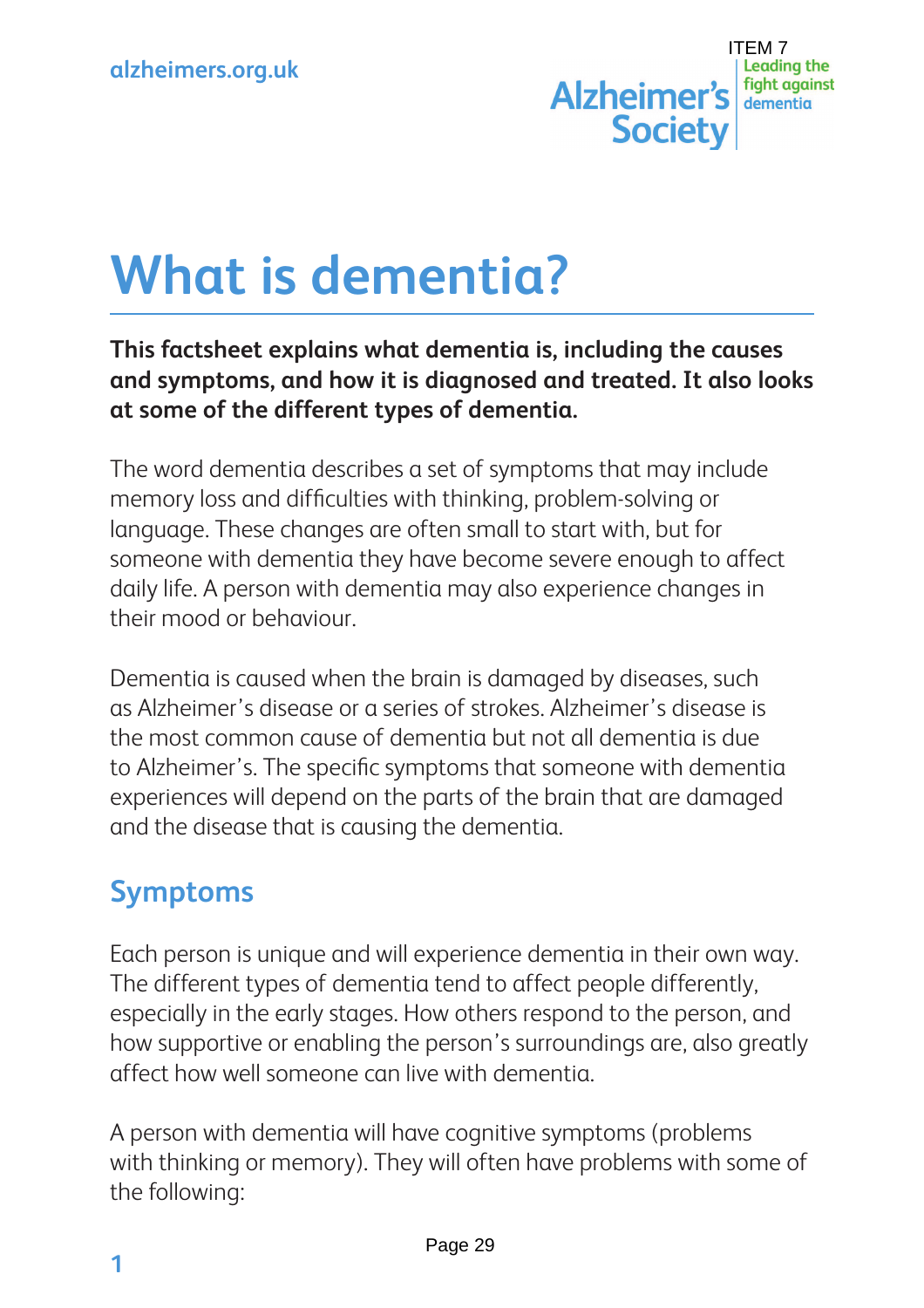- day-to-day memory difficulty recalling events that happened recently
- concentrating, planning or organising difficulties making decisions, solving problems or carrying out a sequence of tasks (eg cooking a meal)
- language difficulties following a conversation or finding the right word for something
- visuospatial skills problems judging distances (eg on stairs) and seeing objects in three dimensions
- orientation losing track of the day or date, or becoming confused about where they are.

As well as these cognitive symptoms, a person with dementia will often have changes in their mood. For example, they may become frustrated or irritable, withdrawn, anxious, easily upset or unusually sad.

With some types of dementia, the person may see things that are not really there (visual hallucinations) or believe things that are not true (delusions).

Dementia is progressive, which means the symptoms gradually get worse over time. How quickly dementia progresses varies greatly from person to person.

As dementia progresses, the person may develop behaviours that seem unusual or out of character. These behaviours may include repetitive questioning, pacing, disturbed sleep patterns or agitation. They can be distressing or challenging for the person and their carer.

A person with dementia, especially in the later stages, may have physical symptoms such as muscle weakness or weight loss. Changes in sleep pattern and appetite are also common.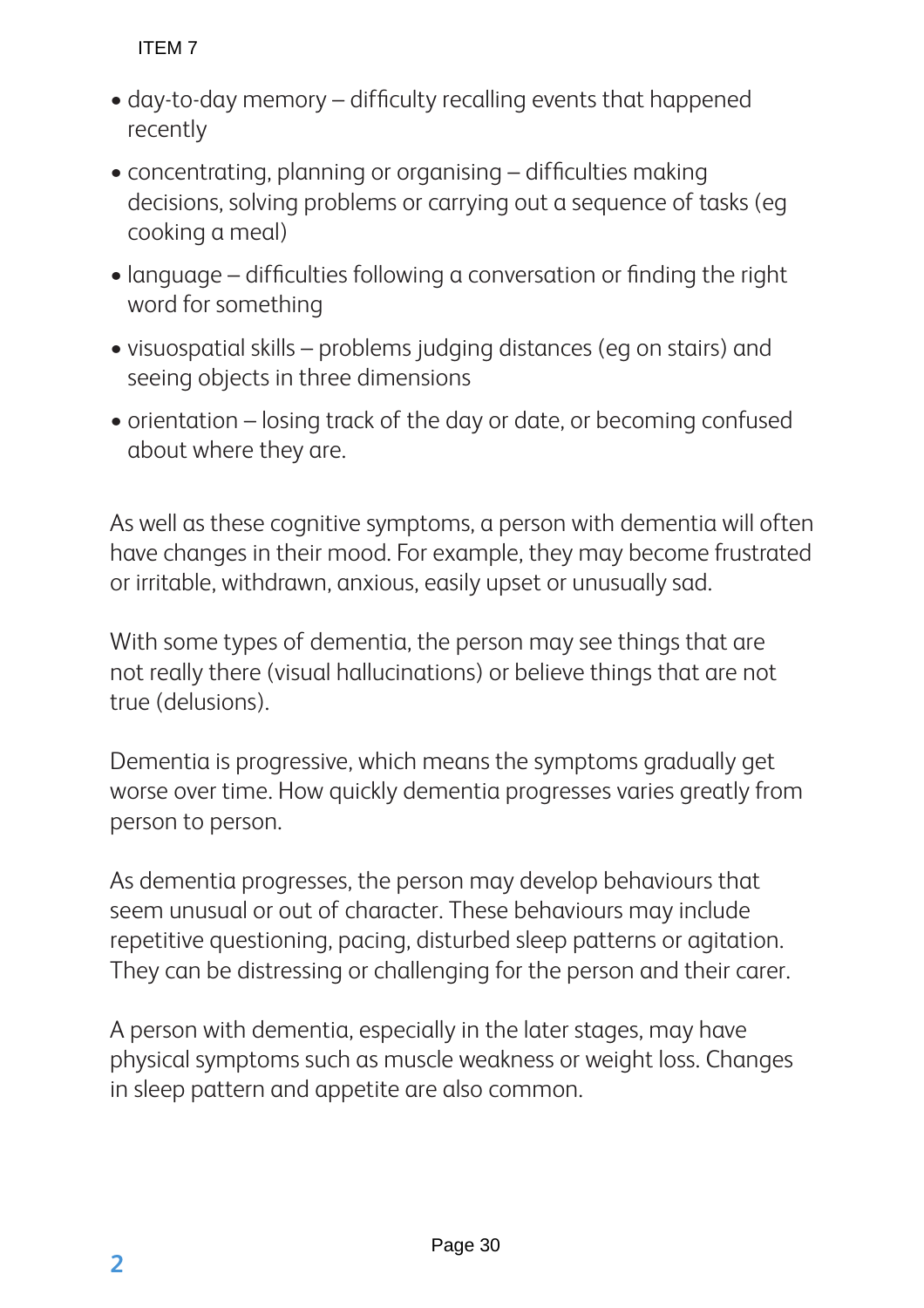# **What causes dementia?**

There are many diseases that result in dementia. The most common types of dementia are outlined below:

- **Alzheimer's disease** This is the most common cause of dementia. Brain cells are surrounded by an abnormal protein and their internal structure is also damaged. In time, chemical connections between brain cells are lost and some cells die. Problems with day-to-day memory are often noticed first, but other symptoms may include difficulties with: finding the right words, solving problems, making decisions, or perceiving things in three dimensions.
- **Vascular dementia** If the oxygen supply to the brain is reduced because of narrowing or blockage of blood vessels, some brain cells become damaged or die. This causes vascular dementia. The symptoms can occur either suddenly following one large stroke, or over time through a series of small strokes or damage to small blood vessels deep in the brain. The symptoms of vascular dementia vary and may overlap with those of Alzheimer's disease. Many people have difficulties with problem-solving or planning, thinking quickly and concentrating. They may also have short periods when they get very confused.
- **Mixed dementia** This is when someone has more than one type of dementia, and a mixture of symptoms. It is common for someone to have Alzheimer's disease and vascular dementia together.
- **Dementia with Lewy bodies** This type of dementia involves tiny abnormal structures (Lewy bodies) developing inside brain cells. They disrupt the brain's chemistry and lead to the death of brain cells. Early symptoms can include fluctuating alertness, difficulties with judging distances and hallucinations. Day-to-day memory is usually affected less than in early Alzheimer's disease. Dementia with Lewy bodies is closely related to Parkinson's disease and often has some of the same symptoms, including difficulty with movement.
- **Frontotemporal dementia (including Pick's disease)**  In frontotemporal dementia, the front and side parts of the brain are damaged over time when clumps of abnormal proteins form inside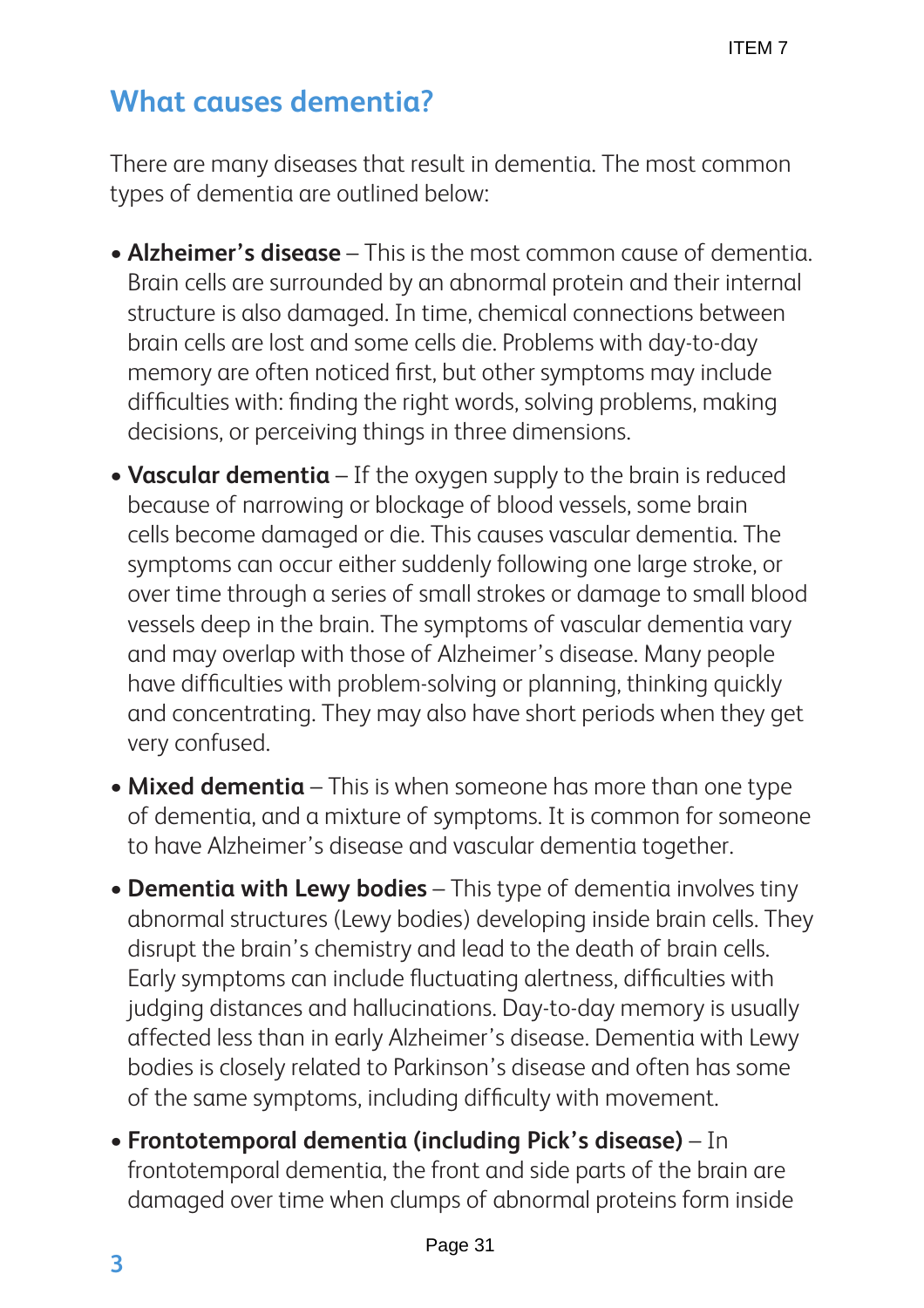nerve cells, causing them to die. At first, changes in personality and behaviour may be the most obvious signs. Depending on where the damage is, the person may have difficulties with fluent speech or may forget the meaning of words or objects.

The symptoms of these types of dementia are often different in the early stages but become more similar in the later stages. This is because more of the brain becomes affected as the different diseases progress.

In the later stages of dementia, the person will need more and more support to carry out everyday tasks. However, many people with dementia maintain their independence and live well for years after their diagnosis. Information, advice and support are available for the person and their carer to help them live well with dementia.

#### **Rarer causes of dementia**

There are many other diseases that can lead to dementia. These are rare: together they account for only about five per cent of all dementia. They tend to be more common among younger people with dementia (under the age of 65).

These rarer causes include alcohol-related brain damage (including Korsakoff's syndrome), corticobasal degeneration, progressive supranuclear palsy, HIV infection, Niemann-Pick disease type C, and Creutzfeldt-Jakob disease (CJD).

Some people with Parkinson's disease or Huntington's disease develop dementia as the illness gets worse. People with Down's syndrome are also at a particular risk of developing Alzheimer's disease as they get older.

#### **Mild cognitive impairment**

Some people have problems with their memory or thinking but these are not severe enough to interfere with everyday life. In this case, a doctor may diagnose mild cognitive impairment (MCI). Research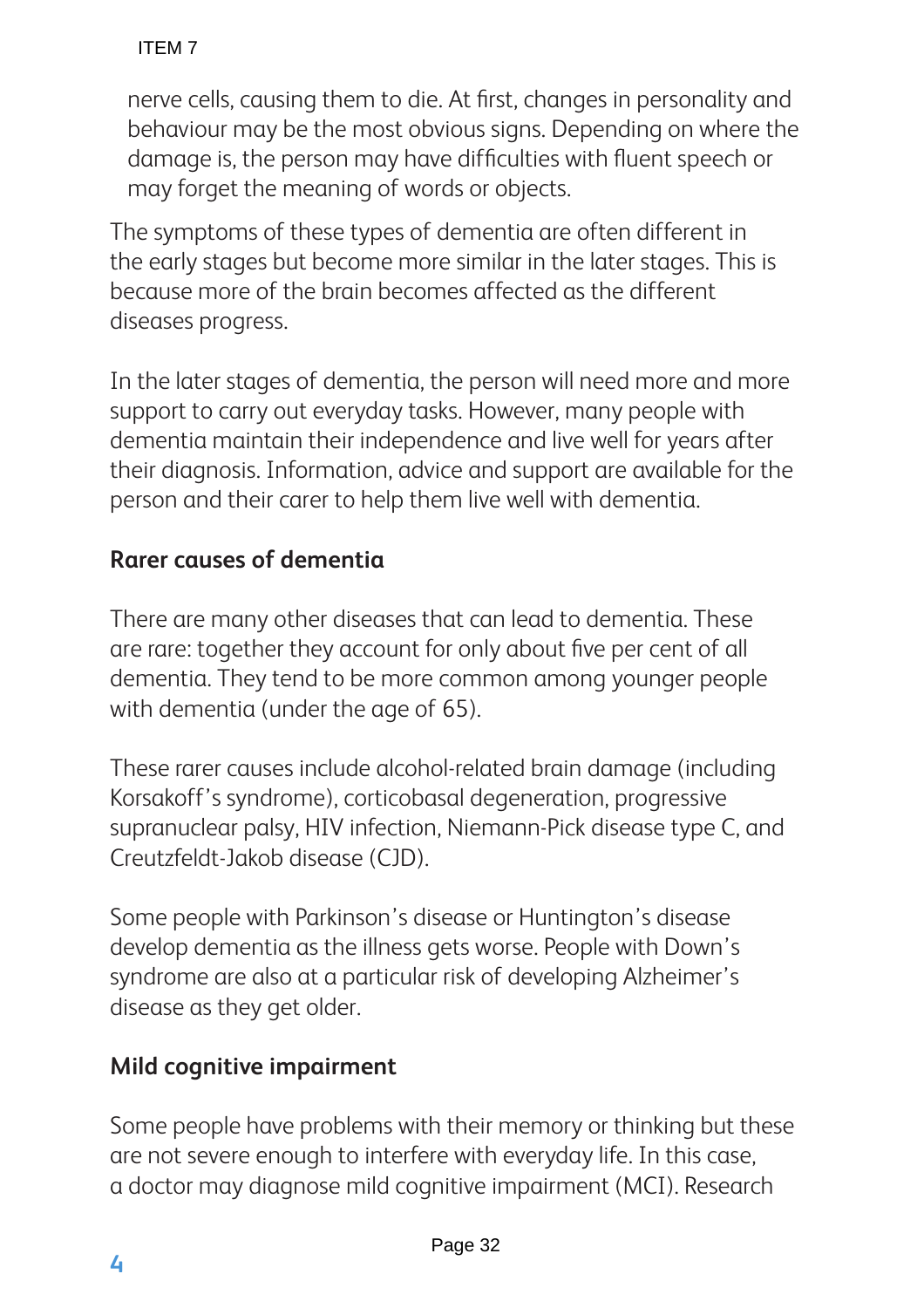shows that people with MCI have an increased risk of developing dementia; about 10–15 per cent of this group will develop dementia each year.

However, MCI can also be caused by other conditions such as anxiety, depression, physical illness and side effects of medication. Because of this, some people with MCI do not go on to develop dementia, and a small number of people will even get better.

# **Who gets dementia?**

There are around 800,000 people in the UK with dementia. It mainly affects people over the age of 65 (one in 14 people in this age group have dementia), and the likelihood of developing dementia increases significantly with age. However, it can affect younger people: there are at least 17,000 people in the UK who developed dementia before they were 65. It is likely that this figure has been underestimated and the real number may be up to three times higher. Dementia can affect men and women.

Scientists are investigating the ways dementia might run in the family. In a very small number of people, certain types of dementia are inherited as a single gene that causes the disease, usually before age 65. A much larger number of people will inherit a combination of genes that increases or decreases their risk of developing dementia in much less direct ways.

# **How can I tell if I have dementia?**

Becoming a bit more forgetful does not necessarily mean that you have dementia. Many people notice that their memory becomes a bit less reliable as they get older – for example they might forget someone's name. Memory loss can also be a sign of stress, depression or certain physical illnesses.

However, anyone who is worried that their memory is getting noticeably worse, or who has other symptoms such as those listed above, should discuss their concerns with the GP.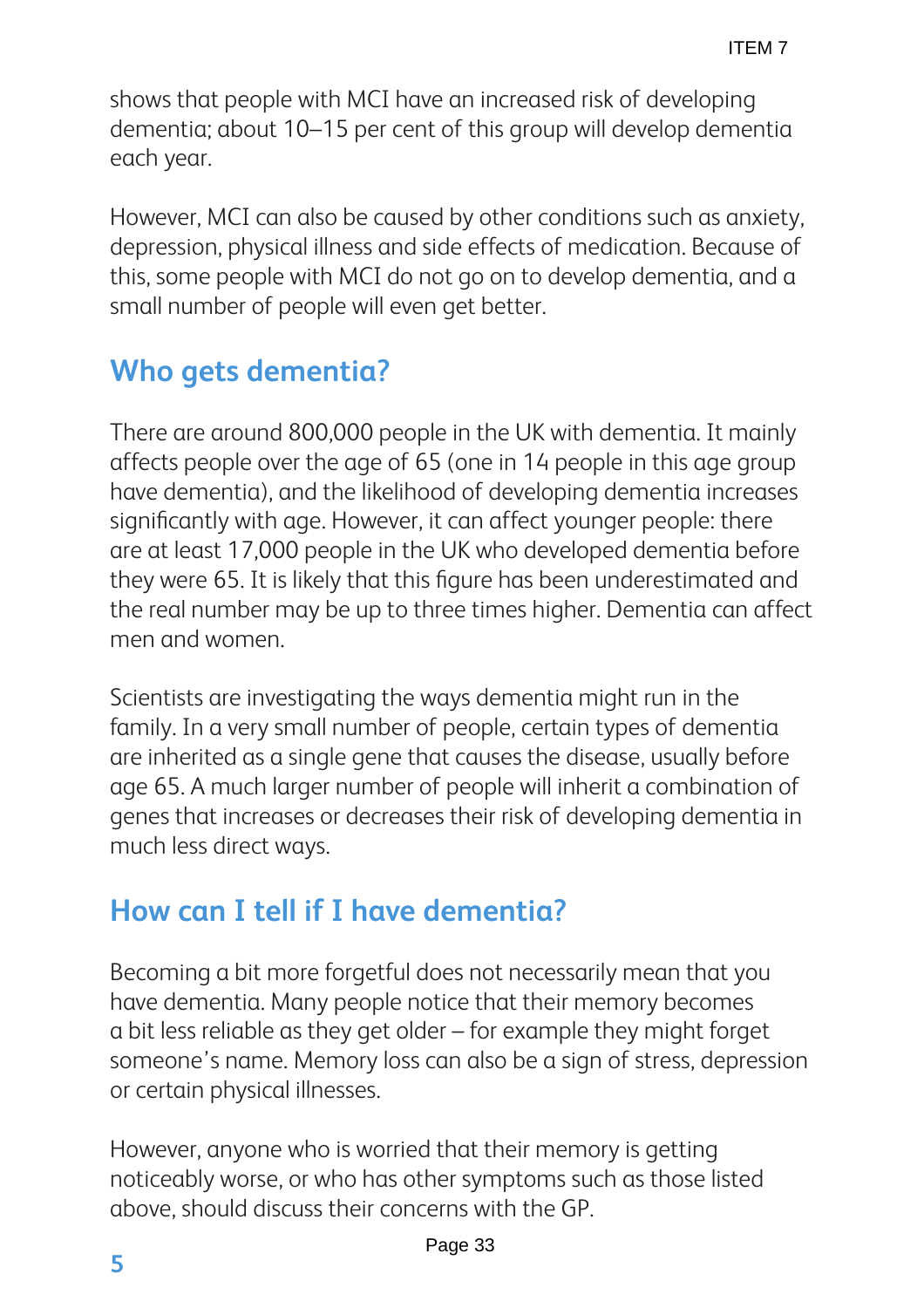# **Diagnosing dementia**

It is very important to get a proper assessment of problems with memory or thinking. They may be caused by a treatable condition such as depression or an infection, rather than dementia.

If the cause is dementia, a diagnosis has many benefits. It provides someone with an explanation for their symptoms, gives access to treatment, advice and support, and allows them to prepare for the future and plan ahead. Knowing the type of dementia (eg Alzheimer's disease, vascular dementia) may allow appropriate drug treatments to be offered.

Dementia will usually be diagnosed by a specialist doctor such as a psychiatrist (a mental health specialist), a geriatrician (a doctor specialising in the physical health of older people) or a neurologist (someone who concentrates on diseases of the nervous system). Occasionally a GP or specialist nurse will make the diagnosis, depending on their expertise and training.

There is no single test for dementia. A diagnosis is based on a combination of things:

- taking a 'history' by the doctor talking to the person and someone who knows them well about how their problems developed and how they are now affecting their daily life
- cognitive tests of mental abilities (eg memory, thinking) simpler tests will be carried out by a nurse or doctor, more specialist tests by a psychologist
- physical examination and tests (eg blood tests) to exclude other possible causes of the symptoms
- a scan of the brain if this is needed to make the diagnosis.

A common pattern is for the GP to make an initial assessment and then refer the person to a memory clinic or other specialist service for more detailed assessment. A specialist doctor will have more expertise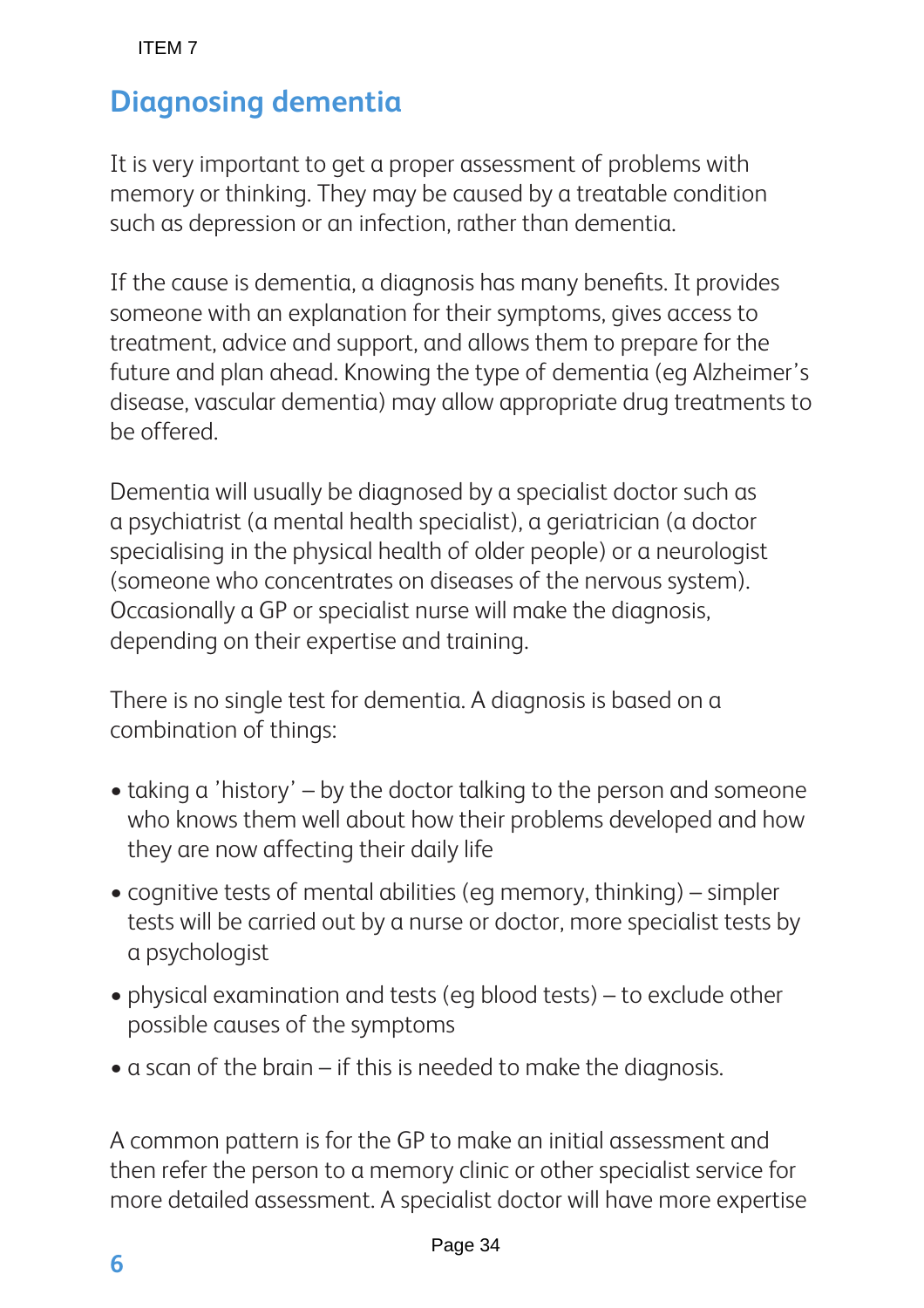in dementia and will be able to arrange more detailed tests and brain scans if needed. The diagnosis should be communicated clearly to the person and usually also those closest to them, along with a discussion about the next steps.

## **How is dementia treated?**

The vast majority of causes of dementia cannot be cured, although research is continuing into developing drugs, vaccines and other medical treatments. There is also a lot that can be done to enable someone with dementia to live well with the condition. Care and support should be 'person-centred', valuing the person as a unique individual.

#### **Non-drug treatments and support**

A range of support, therapies and activities that don't require medication can help someone to live well with dementia. The GP, memory service or local Alzheimer's Society should be able to advise on what is available.

Support for the person and their carer after a diagnosis should give them a chance to talk things over with a specialist, ask questions about the diagnosis, and think about the future. Information should be given on where to get help if needed in the future and how to stay physically and mentally well.

Talking therapies, such as counselling, can help someone come to terms with their diagnosis. Another treatment called cognitive behavioural therapy (CBT) may be offered to help with depression or anxiety.

Cognitive rehabilitation can enable an individual to retain mental skills and raise their confidence. There is also lots that can be done at home to help someone with dementia remain independent and live well with memory loss. Support ranges from devices such as pill boxes or calendar clocks to practical tips on how to develop routines or break tasks into simpler steps.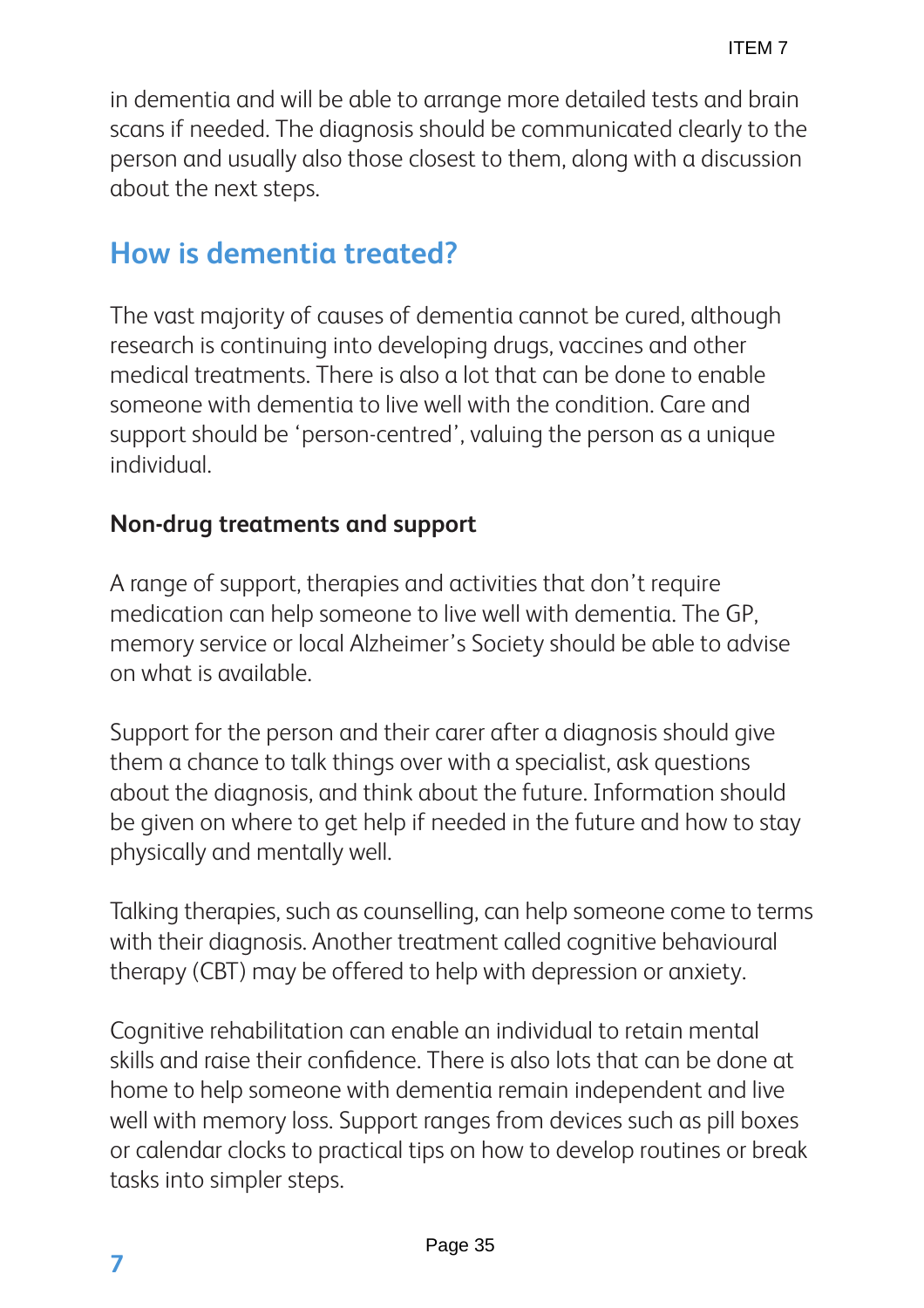Activities that help to keep the mind active, such as cognitive stimulation, are popular. As the condition progresses, many people with dementia enjoy reminiscence and life story work (in which the person is encouraged to share their life experiences and memories). Such activities may help improve someone's mental abilities, mood and wellbeing.

It is vital that people with dementia stay as active as they can  $$ physically, mentally and socially. Everyone needs meaningful activities that they enjoy doing and which bring confidence and self-esteem.

### **Drug treatments**

There are drugs that can help to improve the symptoms of dementia or that, in some cases, may stop them progressing for a while.

A person with mild to moderate Alzheimer's disease or mixed dementia may be prescribed donepezil (often known by the brand name Aricept), rivastigmine (eg Exelon) or galantamine (eg Reminyl). These may temporarily relieve memory problems and improve alertness, level of interest and daily living. In the moderate or severe stages of Alzheimer's disease someone may be offered memantine (eg Ebixa). This may help with mental abilities and daily living, and ease distressing or challenging behaviours and delusions.

Donepezil, rivastigmine and galantamine can be helpful for someone with dementia with Lewy bodies who has distressing hallucinations or delusions, or who has behaviours that challenge.

For a person with vascular dementia, drugs will be offered to treat the underlying conditions. These conditions often include high blood pressure, high cholesterol, diabetes or heart problems. Controlling these may help slow the progression of dementia.

A wide range of other drugs may be prescribed at different times for a person with dementia. These include drugs for depression or anxiety, sleeping tablets or antipsychotics. Note that some of these drugs can have severe side effects. Not all are recommended for all types of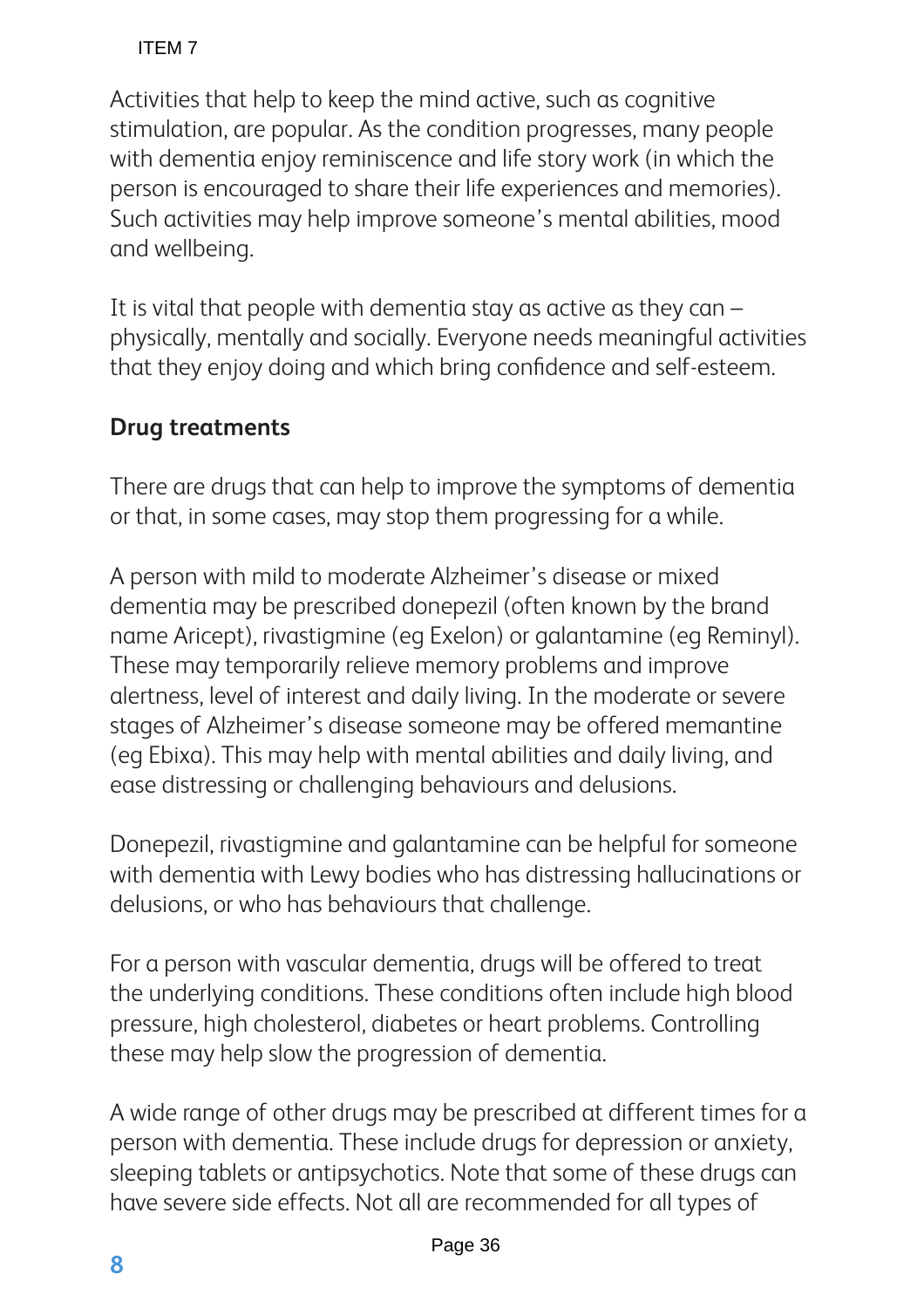dementia. Health professionals will generally advise that a non-drug approach is tried first before prescribing medication.

## **Can dementia be prevented?**

It is not usually possible to say for sure why a particular person has developed dementia. It is known that high blood pressure, lack of physical exercise and smoking – all of which lead to narrowing of the arteries – increase the risk of developing Alzheimer's disease and vascular dementia. There is evidence that a healthy lifestyle, especially in mid-life, can help reduce the risk of dementia. Regular physical exercise (eg cycling, brisk walking), maintaining a healthy weight, not smoking, and drinking only in moderation are all linked to a reduced risk of dementia.

It is important that conditions such as diabetes, heart problems, high blood pressure and high cholesterol are all kept under control. Getting depression treated early is also important. A balanced diet may help to reduce risk.

A balanced diet is one which is low in saturated fat, does not have too much salt, dairy or meat, and includes plenty of fish and fresh fruit and vegetables.

All these healthy lifestyle choices will also reduce the risk of other serious conditions such as stroke, heart disease and cancer.

It also seems that keeping socially and mentally active in the later years may help lower the risk of dementia. Being socially active could include visiting friends or going to a place of worship, while being mentally active could include doing puzzles or reading.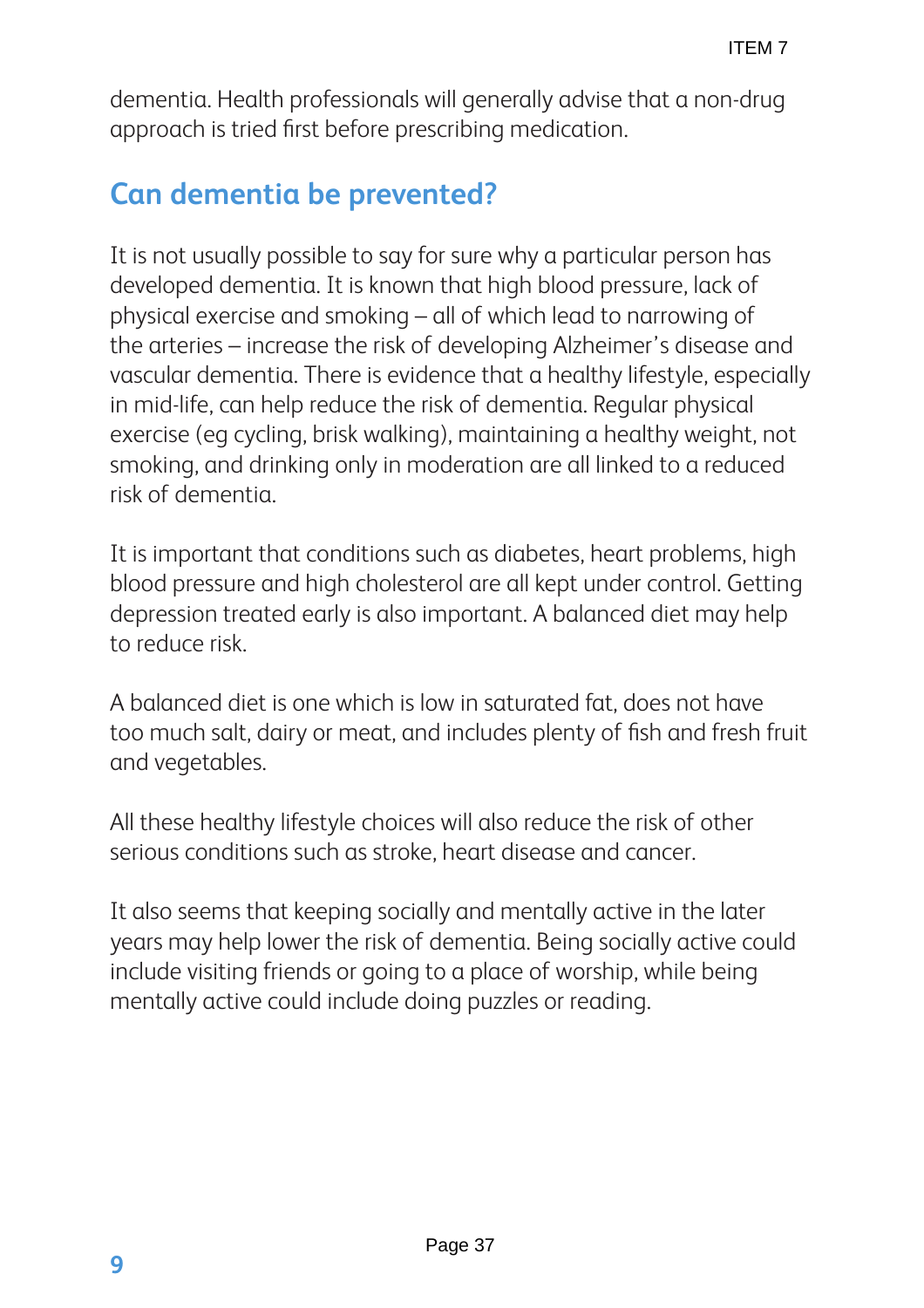## **Further reading**

Alzheimer's Society produces factsheets on a wide range of topics, including:

- What is Alzheimer's disease? (401)
- What is vascular dementia? (402)
- What is dementia with Lewy bodies (DLB)? (403)
- What is frontotemporal dementia? (404)
- What is Korsakoff's syndrome? (438)
- Mild cognitive impairment (470)
- Rarer causes of dementia (442)
- Diagnosis and assessment (426)
- The progression of Alzheimer's disease and other dementias (458)
- Am I at risk of developing dementia? (450)
- Genetics of dementia (405)
- Coping with memory loss (526)
- Talking therapies (including counselling, psychotherapy and CBT) (445)
- Drug treatments for Alzheimer's disease (407).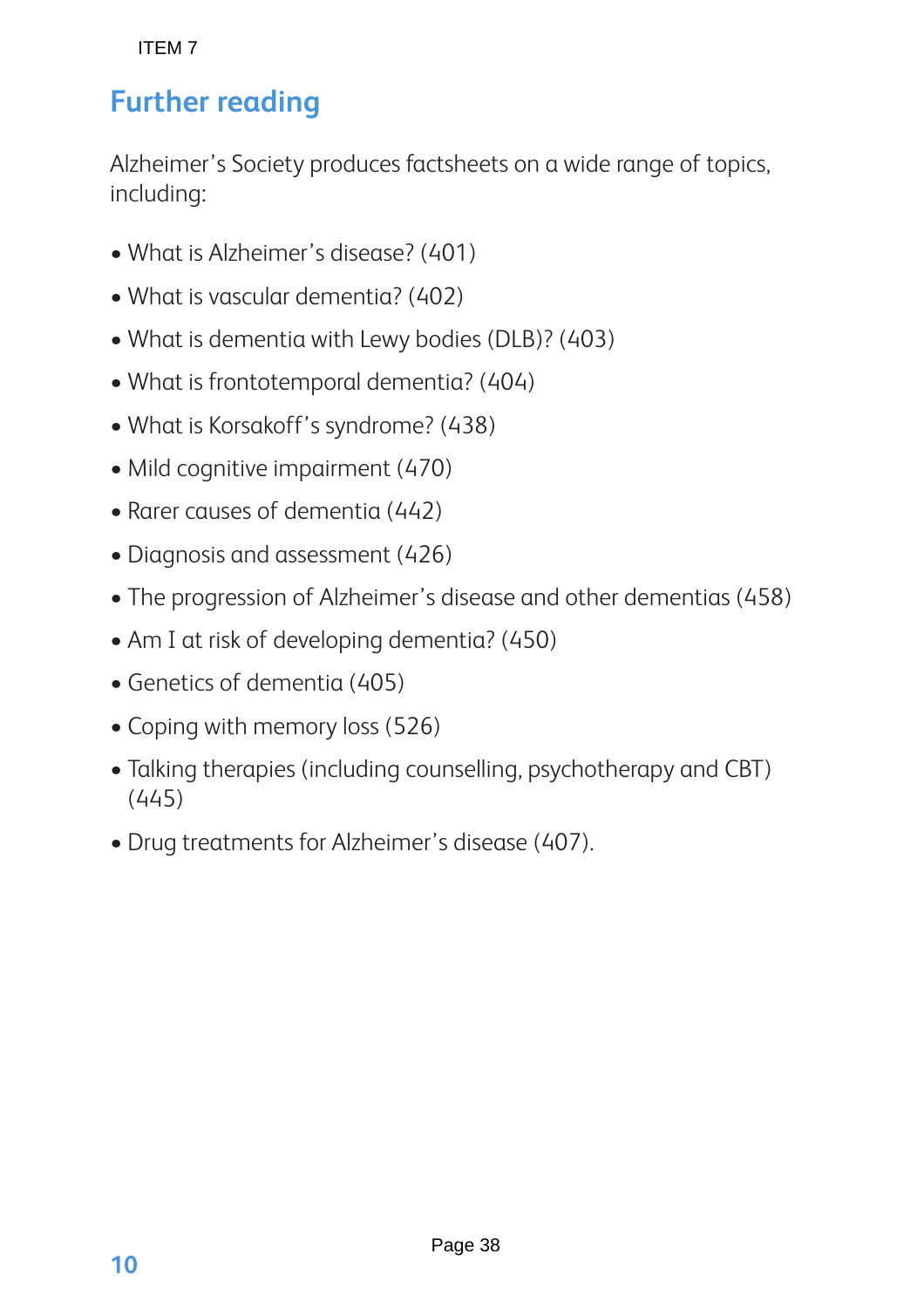This publication contains information and general advice. It should not be used as a substitute for personalised advice from a qualified professional. Alzheimer's Society does not accept any liability arising from its use. We strive to ensure that the content is accurate and up to date, but information can change over time. Please refer to our website for the latest version and for full terms and conditions.

© Alzheimer's Society, 2013. All rights reserved. Except for personal use, no part of this work may be distributed, reproduced, downloaded, transmitted or stored in any form without the written permission of Alzheimer's Society.

#### Factsheet 400LP

Last reviewed: August 2013 Next review due: August 2015

Reviewed by: Dr Daniel Harwood, Consultant Psychiatrist, South London and Maudsley NHS Foundation Trust and Dr Yvonne McCulloch, Clinical Health Psychology and Neuropsychology Department, Charing Cross Hospital, London

This factsheet has also been reviewed by people affected by dementia. A list of sources is available on request.

**The** Information **Standard** Certified member

This organisation has been certified as a producer of reliable health and social care information. www.theinformationstandard.org

Alzheimer's Society National Dementia Helpline

England, Wales and Northern Ireland: **0300 222 11 22**

9am–5pm Monday–Friday 10am–4pm Saturday–Sunday

#### **alzheimers.org.uk**

Alzheimer's Society is the UK's leading support and research charity for people with dementia, their families and carers.



**Leading the fight against** dementia

Registered charity no. 296645. A company limited by guarantee and registered in England no. 2115499